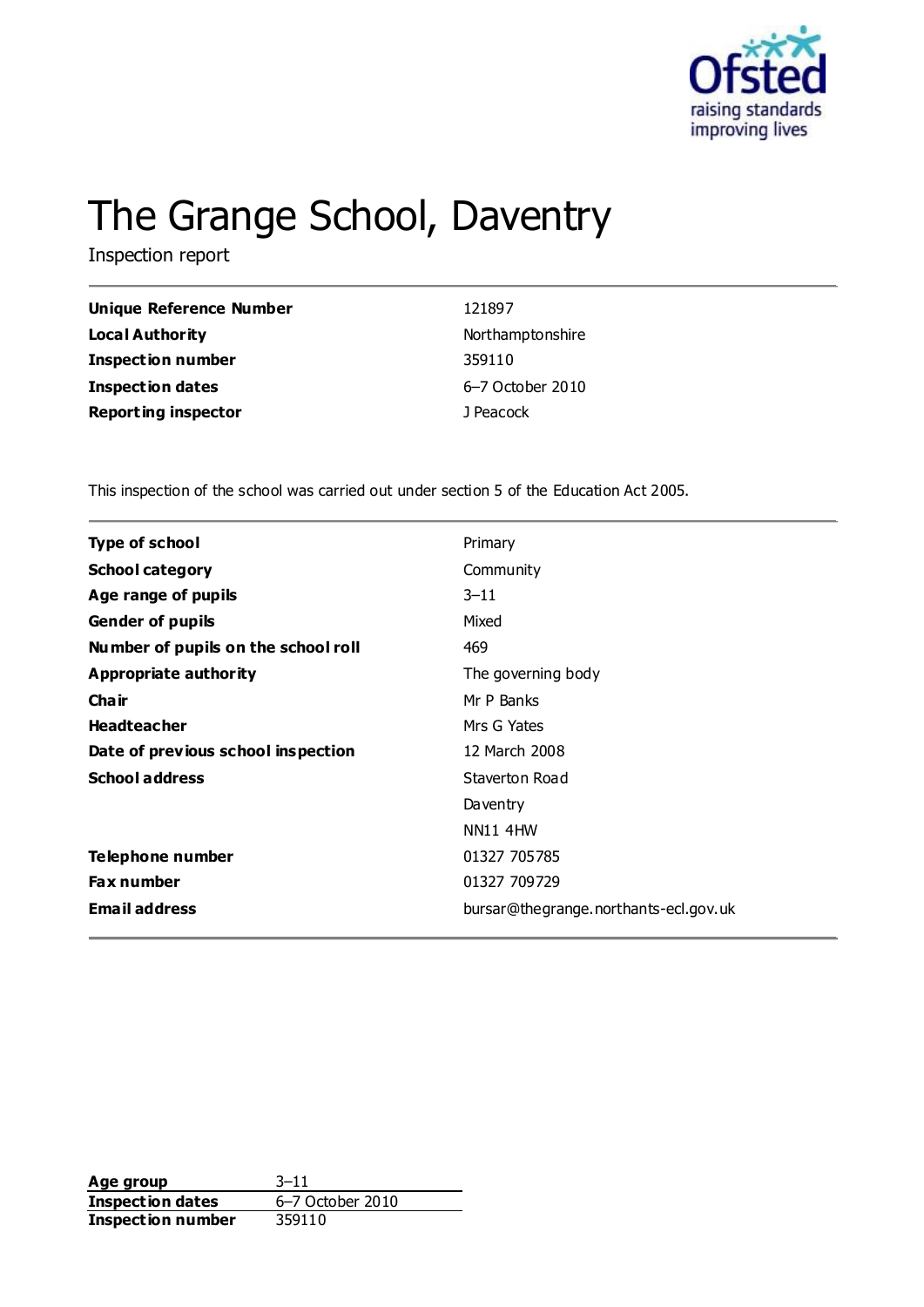The Office for Standards in Education, Children's Services and Skills (Ofsted) regulates and inspects to achieve excellence in the care of children and young people, and in education and skills for learners of all ages. It regulates and inspects childcare and children's social care, and inspects the Children and Family Court Advisory Support Service (Cafcass), schools, colleges, initial teacher training, work-based learning and skills training, adult and community learning, and education and training in prisons and other secure establishments. It assesses council children's services, and inspects services for looked after children, safeguarding and child protection.

Further copies of this report are obtainable from the school. Under the Education Act 2005, the school must provide a copy of this report free of charge to certain categories of people. A charge not exceeding the full cost of reproduction may be made for any other copies supplied.

If you would like a copy of this document in a different format, such as large print or Braille, please telephone 0300 1234 234, or email **[enquiries@ofsted.gov.uk](mailto:enquiries@ofsted.gov.uk)**.

You may copy all or parts of this document for non-commercial educational purposes, as long as you give details of the source and date of publication and do not alter the documentation in any way.

To receive regular email alerts about new publications, including survey reports and school inspection reports, please visit our website and go to 'Subscribe'.

Royal Exchange Buildings St Ann's Square Manchester M2 7LA T: 0300 1234 234 Textphone: 0161 618 8524 E: **[enquiries@ofsted.gov.uk](mailto:enquiries@ofsted.gov.uk)**

W: **[www.ofsted.gov.uk](http://www.ofsted.gov.uk/)**

© Crown copyright 2010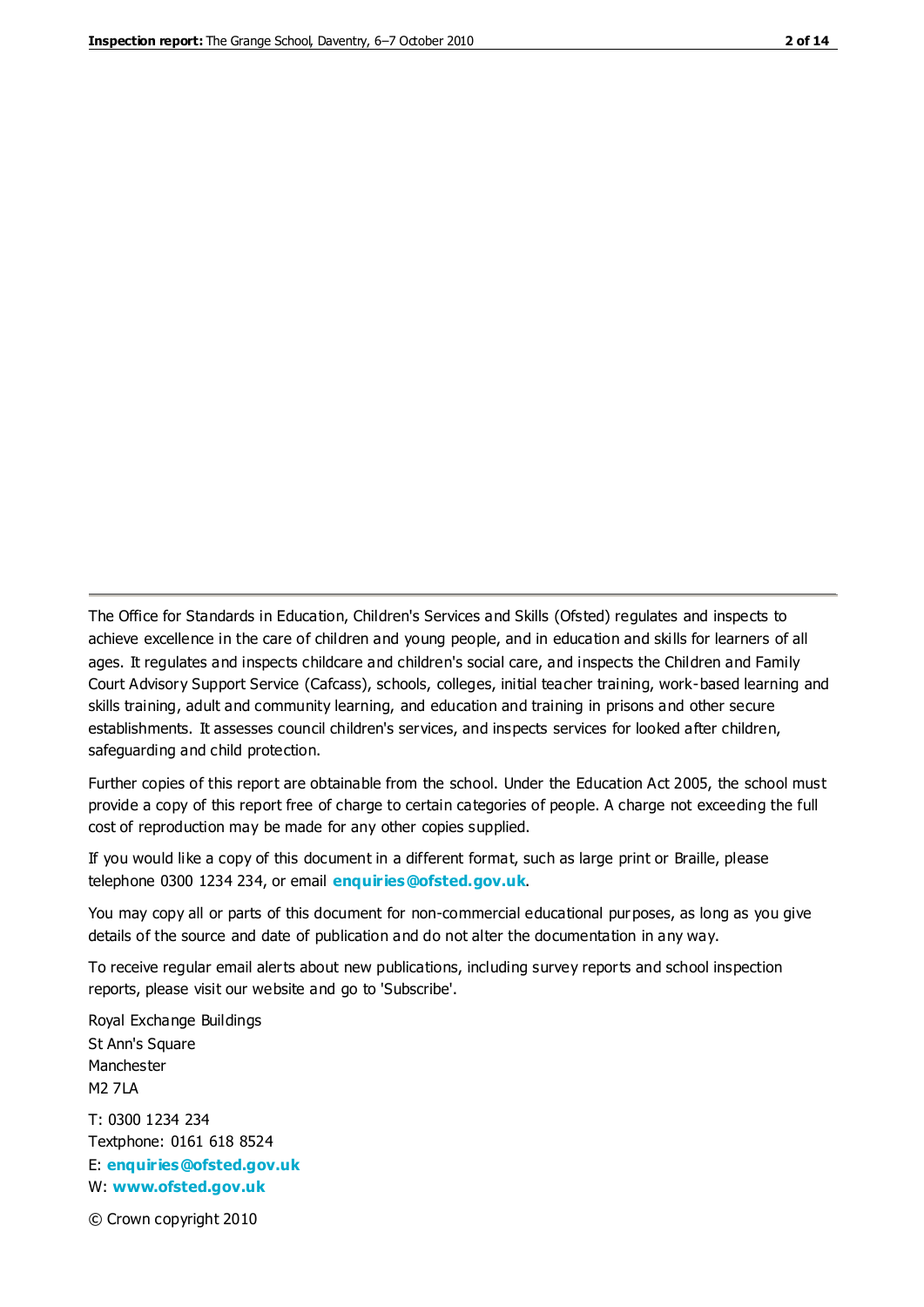# **Introduction**

This inspection was carried out by four additional inspectors. The inspectors visited 19 lessons and observed 19 teachers. They held meetings with the headteacher, governors and staff, talked to parents and children and looked at school planning and assessment data. They examined the school's documentation including minutes of governors' meetings, improvement planning and that relating to safeguarding and children's welfare. They scrutinised 47 questionnaires returned by parents and carers, and those returned by staff and pupils.

The inspection team reviewed many aspects of the school's work. It looked in detail at five specific aspects of the school.

- $\blacksquare$  Has the trend in attainment particularly at Key Stage 1 and in mathematics been maintained?
- Are pupils prepared well enough for their future and their life in multicultural Britain?
- What is the quality of assessment information and is it being used well enough to ensure the curriculum adequately meets pupils' needs?
- How effectively are leaders, managers and governors evaluating all aspects of the school?
- In the Early Years Foundation Stage, how effective is the new management and what is the quality of provision?

# **Information about the school**

The school is larger than average for a primary school. Most pupils are of White British heritage. The proportion of pupils with special educational needs and/or disabilities is above average and a well above average number have a statement of special educational need. The proportion known to be eligible for free school meals is just below average. The school has designated special provision for eight children with speech and language difficulties in the Early Years Foundation Stage and also designated special provision for 10 pupils with autism throughout all key stages. Extended day care is provided in a breakfast club and after-school club. This is inspected and reported on separately. The school has gained a number of national awards including a Healthy School Award and Anti-bullying Award.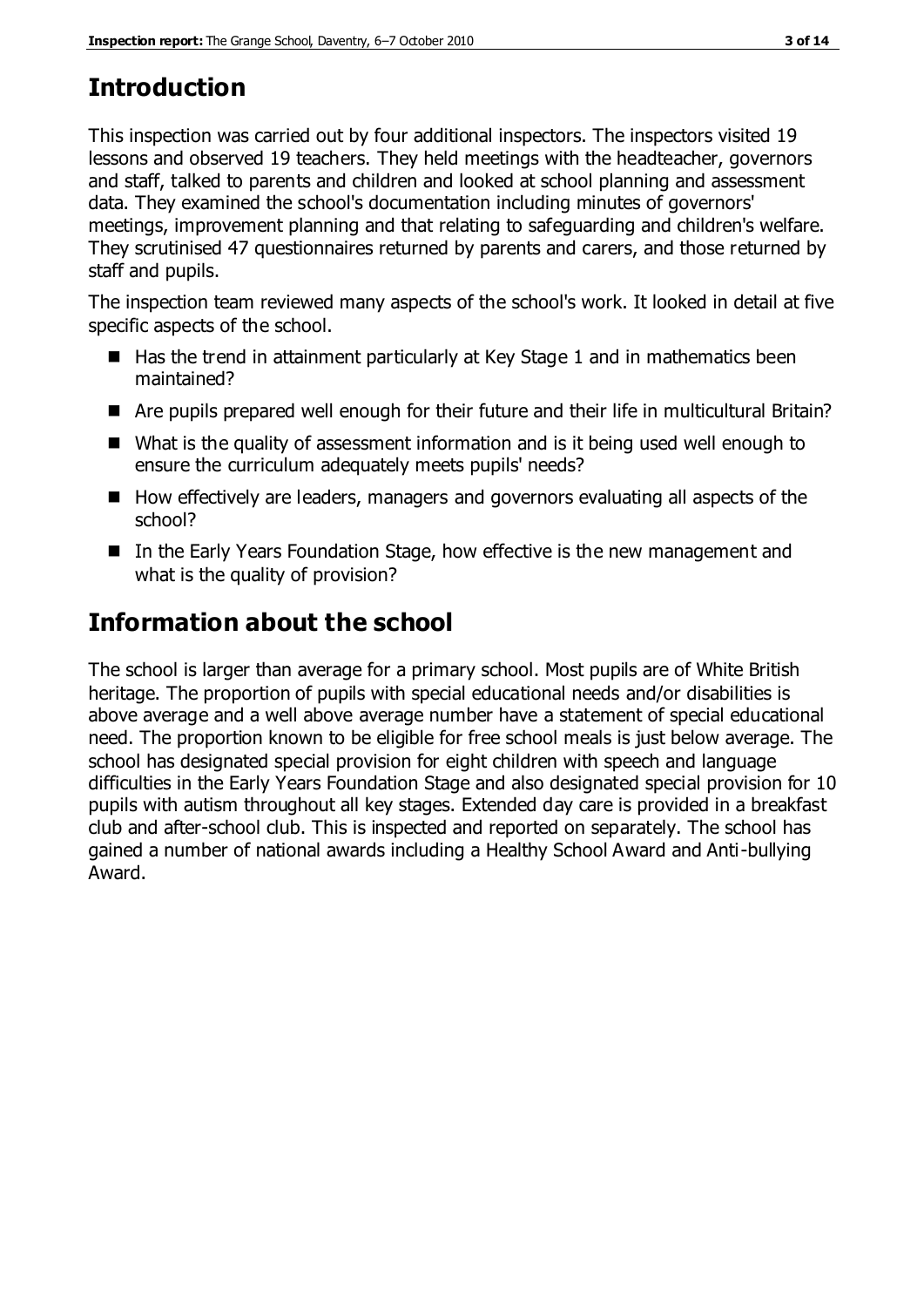# **Inspection judgements**

|  | Overall effectiveness: how good is the school? |  |  |  |  |
|--|------------------------------------------------|--|--|--|--|
|--|------------------------------------------------|--|--|--|--|

# **The school's capacity for sustained improvement 2**

# **Main findings**

This is a good school. It is effectively led and managed by a talented headteacher who is ably supported by staff and governors. In their own evaluation of the school, senior staff and governors were realistic and honest. They are fully aware of improvements that have been made and are continually striving to achieve more. Staff work in teams and effectively monitor pupils' attainment and progress. The information is used well to set challenging targets for pupils. However, on occasions, some teachers do not expect enough of pupils and their progress is slower than usual; and checks on the quality of teaching and learning are not sufficiently rigorous to ensure that all pupils are being provided with suitably challenging work. Nevertheless, the collective efforts of everyone involved with the school and the determination of its leaders and managers gives the school a good capacity to improve further.

Pupils' behaviour is good and there is a quiet, calm atmosphere for learning in most lessons. There is a clear message for all pupils in the school motto which is 'Enthusiasm in learning'. The effective curriculum which links skills from different subjects in topics such as 'The Aztecs' or 'Victorians' ensures that pupils are provided with interesting and enjoyable lessons. The school has a modern ICT suite and pupils make good progress in ICT; there are few opportunities for this to be exploited across the curriculum. The outstanding care, guidance and support for individual pupils are instrumental in fostering positive attitudes, good behaviour and caring relationships between pupils and with staff. These ensure pupils feel safe, valued and respected. All those spoken to say that they are proud to belong to their school.

Most enter the Nursery with skills that are below average. Effective leadership and management ensure all aspects of provision in the Early Years Foundation Stage are good, enabling children to make good progress. Pupils, including those with special educational needs and/or disabilities invariably do well and there is effective support for the very few pupils who have English as an additional language. Overall, the quality of teaching and learning is good and this ensures pupils generally make good progress and attainment is above average by the end of Year 6 in English, mathematics and science.

# **What does the school need to do to improve further?**

- Ensure pupils' progress is more consistently good as they move through the school by:
	- providing pupils of all ability levels with appropriately challenging work
	- $-$  checking on the quality of teaching and learning more often.

| $\overline{\mathbf{2}}$ |  |
|-------------------------|--|
|                         |  |
| ∍                       |  |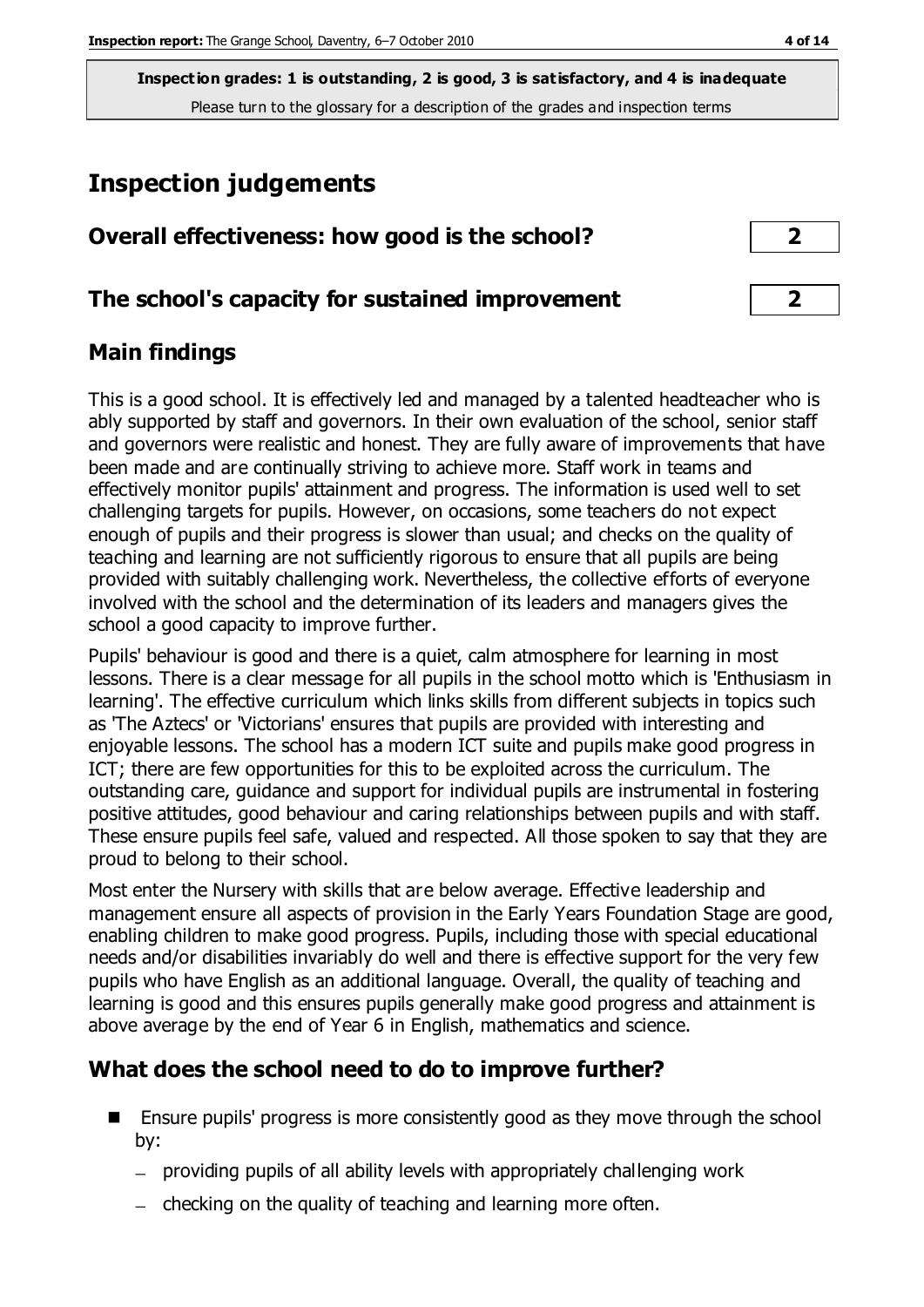■ Improve resources for modern technology to enable pupils to use them in the classroom to support and enhance their learning.

# **Outcomes for individuals and groups of pupils 2**

Pupils enjoy school. 'Love it' from one boy was a typical comment. In most of the lessons observed, there was a good atmosphere for learning with pupils concentrating well and most, including those with special educational needs and/or disabilities making good progress. On occasions, where the pace of learning was slow or tasks were too easy or hard, some lost concentration and their progress was not as good as usual. The expertise of teachers and specialist support staff working in the two designated special provisions ensure that pupils with speech and language difficulties and autism have the help and resources they need to make good progress when working individually or alongside other pupils in class.

The upward trend in attainment since 2008 has been maintained. By Year 6, attainment is above average in English, mathematics and science. However, pupils' progress is not uniformly good in all year groups and all lessons. This inconsistency is linked to the quality of teaching and learning. Pupils' performance by Year 2 has also improved year on year but the school has identified that attainment in writing is lower than in other subjects. Standards are rising at a rapid rate because staff in Key stage 1 and throughout the school are employing a range of effective strategies to accelerate progress. These include inspiring pupils to write through drama activities. Although some autistic pupils in the designated special provision do not achieve the levels expected by Year 6, almost all make exceptional progress in their communication and language skills.

Pupils are polite and considerate towards one another. They clearly enjoy learning and the vast majority listen attentively in lessons and live up to the school's high expectations of their conduct. Older pupils in particular take their responsibilities as peer mediators or school councillors seriously. They are especially supportive of younger pupils. The school effectively promotes a different value each month, helping pupils to develop, for example, trust, tolerance and self-belief. Pupils' responsible behaviour contributes significantly to their strong sense of security and feeling safe. The various roles and responsibilities pupils undertake enable most to develop key social and other work place skills well.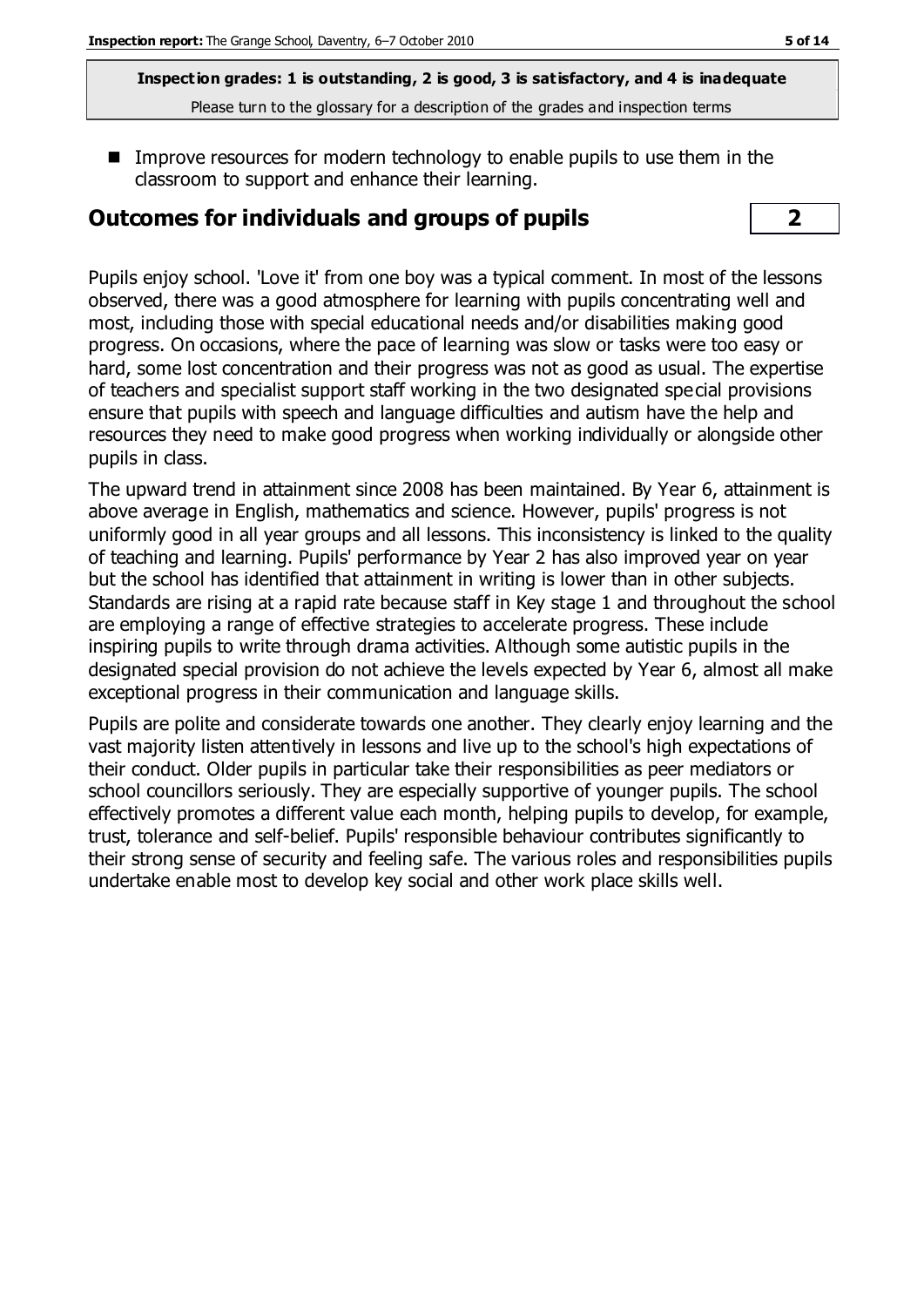# **Inspection grades: 1 is outstanding, 2 is good, 3 is satisfactory, and 4 is inadequate**

Please turn to the glossary for a description of the grades and inspection terms

These are the grades for pupils' outcomes

| Pupils' achievement and the extent to which they enjoy their learning                                                     | $\overline{2}$          |
|---------------------------------------------------------------------------------------------------------------------------|-------------------------|
| Taking into account:<br>Pupils' attainment <sup>1</sup>                                                                   | 2                       |
| The quality of pupils' learning and their progress                                                                        | $\mathcal{P}$           |
| The quality of learning for pupils with special educational needs and/or disabilities<br>and their progress               | $\overline{2}$          |
| The extent to which pupils feel safe                                                                                      | 1                       |
| Pupils' behaviour                                                                                                         | 2                       |
| The extent to which pupils adopt healthy lifestyles                                                                       | 2                       |
| The extent to which pupils contribute to the school and wider community                                                   | $\overline{2}$          |
| The extent to which pupils develop workplace and other skills that will contribute to<br>their future economic well-being | $\overline{\mathbf{2}}$ |
| Taking into account:<br>Pupils' attendance <sup>1</sup>                                                                   | 3                       |
| The extent of pupils' spiritual, moral, social and cultural development                                                   | 2                       |

<sup>1</sup> The grades for attainment and attendance are: 1 is high; 2 is above average; 3 is broadly average; and 4 is low

### **How effective is the provision?**

In the majority of lessons, teaching is effective and this ensures pupils enjoy learning and usually make good progress. Most teachers succeed in making learning challenging, adapting their planning if pupils grasp new work quicker than expected. Learning support assistants usually support pupils' learning well, particularly those pupils with special educational needs and/or disabilities. In three lessons where teaching and learning were outstanding, pupils were highly motivated following a brisk, purposeful introduction and clear instructions on how to tackle interesting work which was tailored to their ability. Year 3, for example, were successfully inspired to write after videoing their group performances in drama, acting out activities in the daily lives of people in Africa. In the lessons where teaching is satisfactory rather than good, teachers' introductions to the whole class are too long and expectations of what pupils of different abilities can do are not high enough; there is little for learning support assistants to do during the long introductions; and pupils' concentration wavers because the pace of learning is not fast enough to hold their interest. Teachers are increasingly involving pupils in assessing their own progress, adding to their understanding of how to do even better.

Continuing curriculum development and improvement are having a positive impact on pupils' enjoyment of school and helping to raise attainment levels. While maintaining an emphasis on raising standards in English and mathematics, staff have remained committed to planning and delivering a broad and balanced curriculum. Strong links are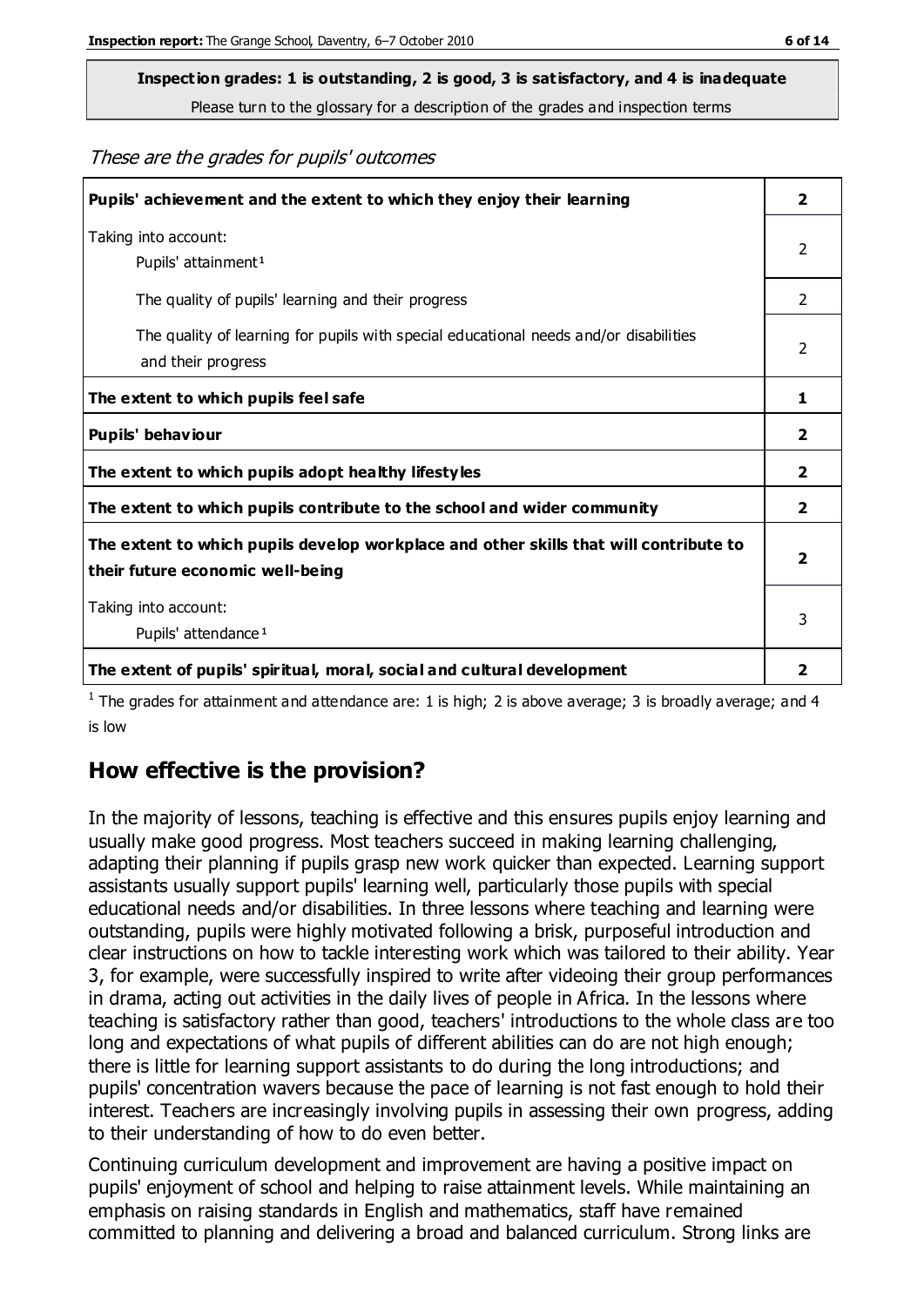being developed between subjects in order to promote basic literacy and numeracy skills more effectively and the school has the Artsmark Gold Award for the quality of its creative curriculum. The school is also a leading school for information and communication technology, advising and supporting other local schools. However, pupils currently do not have enough computers in their classrooms to support or enhance their learning in different subjects. French is taught and strong partnerships with community organisations and a wide range of after-school clubs provide further valuable skills for life for pupils.

The school is acutely aware of the community it serves and staff constantly strive to ensure the quality of their support and guidance are excellent. They succeed in their endeavours. The Fun Club at lunchtimes for autistic pupils, for example, successfully promotes social skills for these pupils. All pupils know that they are exceptionally well cared for. The caring approach is a key factor in raising pupils' self-esteem, encouraging good behaviour and developing considerate relationships between pupils. The quality and effectiveness of the support is routinely evaluated and the expertise of specialists from other agencies often sought to ensure pupils' needs are being met. Every effort is being made to encourage good attendance and punctuality and most parents are supporting the school's efforts to improve attendance further. Transition arrangements are particularly effective, enabling pupils to move seamlessly through the school and settle quickly in their new classes.

| The quality of teaching                                                                                    |  |
|------------------------------------------------------------------------------------------------------------|--|
| Taking into account:<br>The use of assessment to support learning                                          |  |
| The extent to which the curriculum meets pupils' needs, including, where relevant,<br>through partnerships |  |
| The effectiveness of care, guidance and support                                                            |  |

These are the grades for the quality of provision

### **How effective are leadership and management?**

The headteacher has the skill to get the best out of people and this was acknowledged with the national award for the Best Headteacher in the East of England recently. Her ambition for the school is translated into action by staff who work effectively in faculties or teams, sharing the vision. Sharing responsibility to improve identified priorities means staff are working as one to bring about improvement. However, routines to evaluate the quality of teaching and learning are not yet sufficiently rigorous or frequent enough.

The governors' loyalty and commitment are beyond question with many long serving governors contributing valuable skills from their professional occupations. They are well led and organised. Most visit regularly, have an excellent knowledge of the school and are involved in setting challenging targets. The continuing development in governors' monitoring is reflected in their effectiveness in bringing about improvement. The steady improvement since the previous inspection reflects their effectiveness in challenging staff and in bringing about improvement.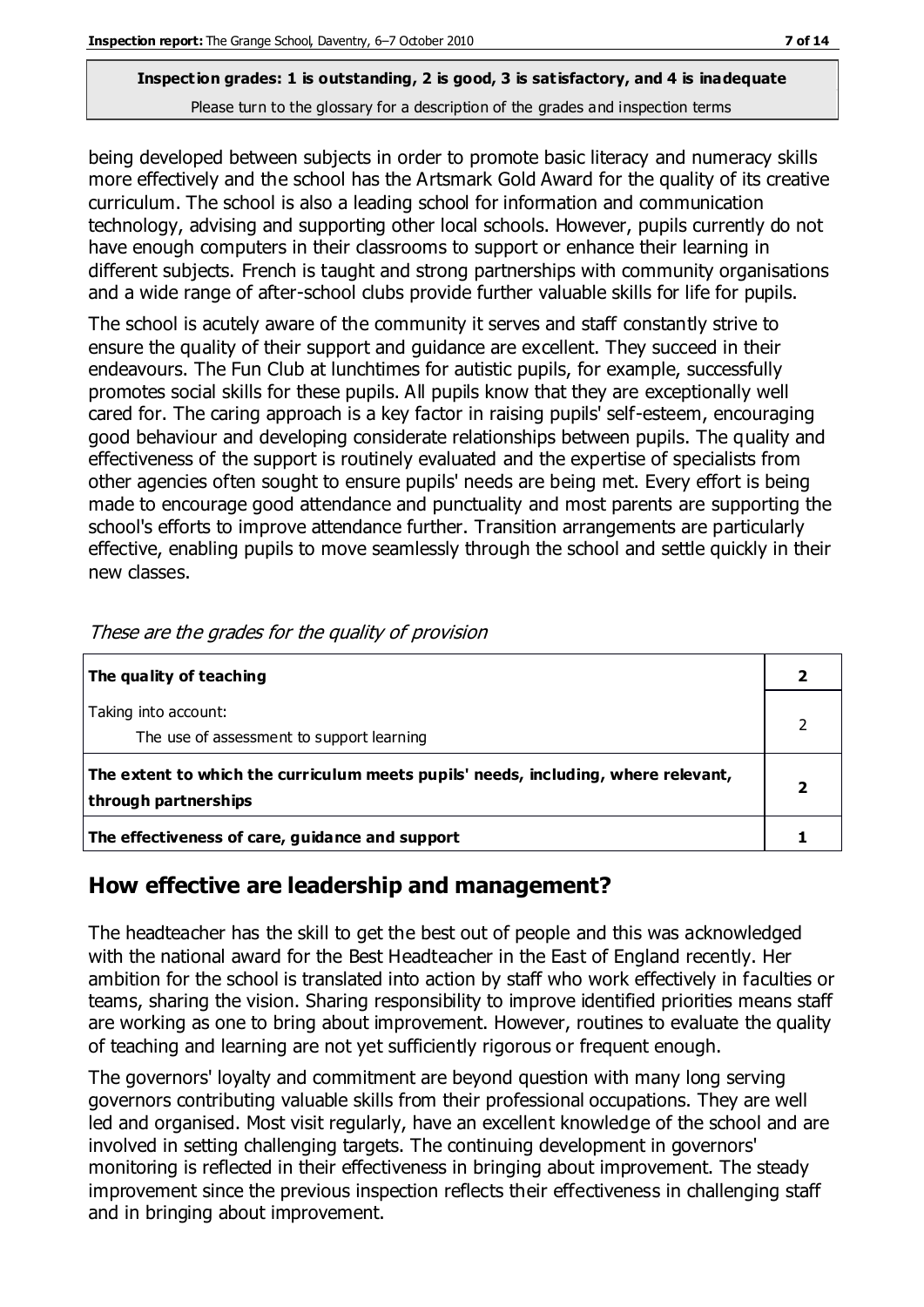The good partnership with parents and carers is reflected in the positive comments in the questionnaires. The strong partnerships with a wide range of external agencies are effective in supporting the care and welfare of pupils. Staff constantly promotes equality of opportunity and resolutely tackle any discrimination or harassment. Pupils' safety and welfare is of paramount importance to all staff. At the time of the inspection safeguarding procedures were judged to be good with the school meeting national requirements well. The school makes a good contribution to community cohesion, having evaluated carefully each aspect and implemented action plans for future development. Pupils have a good awareness of other cultures; for example they remember residential visits to France and religious celebrations when they made clay pots to hold candles for Diwali and created Hindu designs.

| The effectiveness of leadership and management in embedding ambition and driving<br><i>improvement</i>                                                           | 2              |
|------------------------------------------------------------------------------------------------------------------------------------------------------------------|----------------|
| Taking into account:<br>The leadership and management of teaching and learning                                                                                   | 3              |
| The effectiveness of the governing body in challenging and supporting the<br>school so that weaknesses are tackled decisively and statutory responsibilities met | 7              |
| The effectiveness of the school's engagement with parents and carers                                                                                             | 2              |
| The effectiveness of partnerships in promoting learning and well-being                                                                                           | 2              |
| The effectiveness with which the school promotes equality of opportunity and tackles<br>discrimination                                                           | 2              |
| The effectiveness of safeguarding procedures                                                                                                                     | $\overline{2}$ |
| The effectiveness with which the school promotes community cohesion                                                                                              | 2              |
| The effectiveness with which the school deploys resources to achieve value for money                                                                             | 2              |

#### These are the grades for leadership and management

# **Early Years Foundation Stage**

Children get off to a good start in the Nursery and Reception classes because of the good quality of support for them as individuals. Staff interact enthusiastically with all children helping to develop trusting relationships and imparting a joy of learning. The vast majority of children enter with abilities which are below those typical for their age. The consistently good quality of teaching and learning ensures that all, including the very few who have English as an additional language, make good progress. By the end of Reception, skills are at least average in all areas of learning with almost half of children attaining above average standards. The staff with specialist training in the designated special provision for children with speech and language difficulties, are particularly effective in encouraging and developing communication skills. Some staff are not always as effective in developing conversations through their questioning.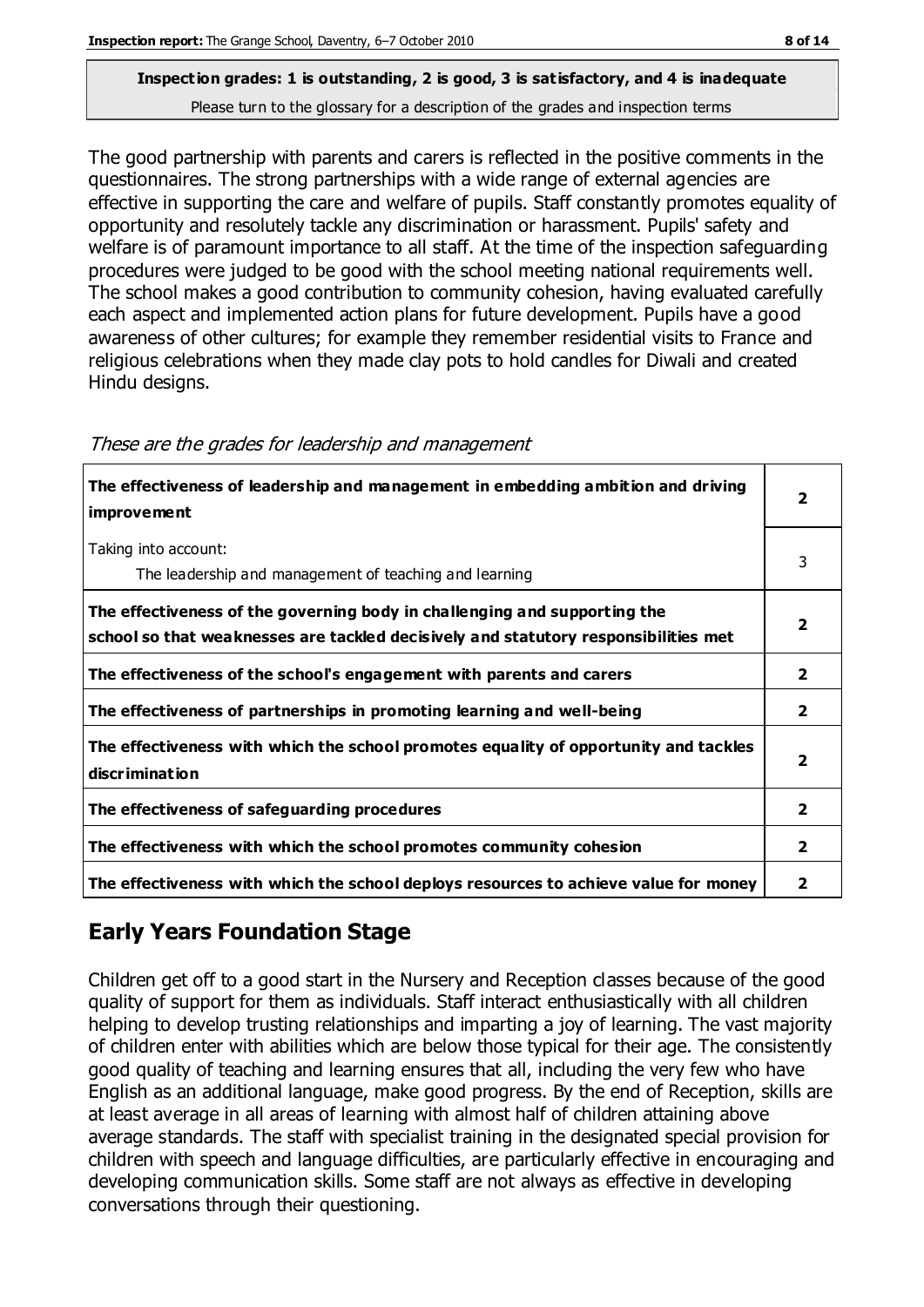Staff show considerable expertise in providing a wonderful range of activities both indoors and outside in the spacious learning area. Children enthusiastically engage in activities which are usually enjoyable and often exciting. Mixing 'cement' with sand and water to build a wall was messy fun and all enjoyed writing messages to put in a bottle. Children confidently use modern technology such as computers, cameras and programmable toys.

Leadership and management are good with the new leader demonstrating a high level of expertise and the determination to raise standards and quality. The excellent transition arrangements ensure children are confident and happy about starting the next stage of their education.

| <b>Overall effectiveness of the Early Years Foundation Stage</b>                      |  |  |
|---------------------------------------------------------------------------------------|--|--|
| Taking into account:<br>Outcomes for children in the Early Years Foundation Stage     |  |  |
| The quality of provision in the Early Years Foundation Stage                          |  |  |
| The effectiveness of leadership and management of the Early Years Foundation<br>Stage |  |  |

These are the grades for the Early Years Foundation Stage

# **Views of parents and carers**

The response to the questionnaire was low compared to other schools. Most of those parents who responded have positive views about the school. A few want the school to take more account of their views and suggestions. Staff and governors are acutely aware of the need to maintain a strong partnership with all parents if pupils are to prosper and do well in school. Inspectors judged the partnership with parents to be effective and staff for their part, recognise that there is always room for improvement in this important aspect.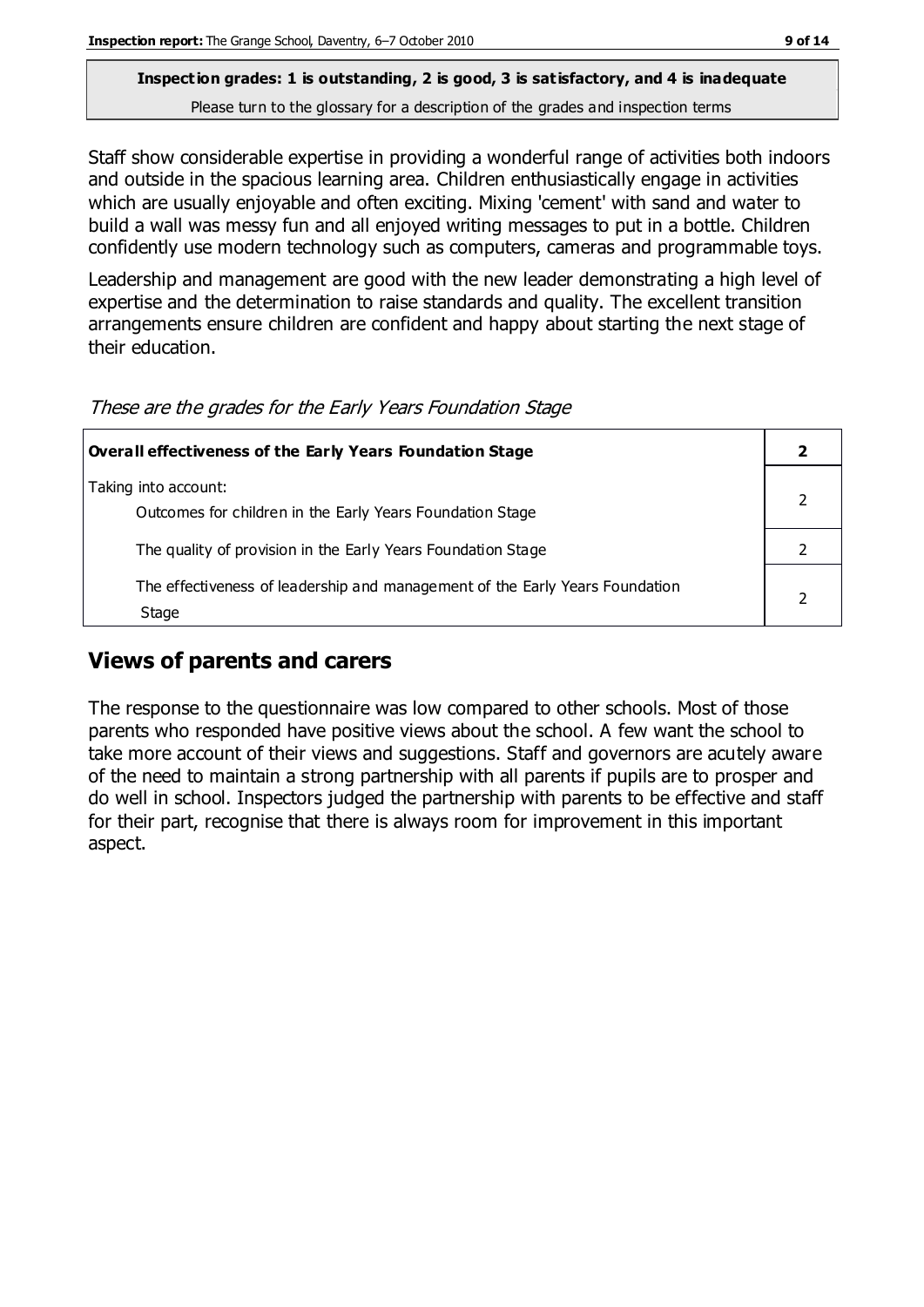#### **Responses from parents and carers to Ofsted's questionnaire**

Ofsted invited all the registered parents and carers of pupils registered at The Grange School, Daventry to complete a questionnaire about their views of the school.

In the questionnaire, parents and carers were asked to record how strongly they agreed with 13 statements about the school. The inspection team received 47 completed questionnaires by the end of the on-site inspection. In total, there are 469 pupils registered at the school.

| <b>Statements</b>                                                                                                                                                                                                                                       | <b>Strongly</b><br>agree |               |              | Agree         |                | <b>Disagree</b> |              | <b>Strongly</b><br>disagree |
|---------------------------------------------------------------------------------------------------------------------------------------------------------------------------------------------------------------------------------------------------------|--------------------------|---------------|--------------|---------------|----------------|-----------------|--------------|-----------------------------|
|                                                                                                                                                                                                                                                         | <b>Total</b>             | $\frac{0}{0}$ | <b>Total</b> | $\frac{0}{0}$ | <b>Total</b>   | $\frac{0}{0}$   | <b>Total</b> | $\frac{1}{2}$               |
| My child enjoys school                                                                                                                                                                                                                                  | 45                       | 68            | 17           | 26            | 3              | 5               | $\mathbf{1}$ | $\overline{2}$              |
| The school keeps my child<br>safe                                                                                                                                                                                                                       | 46                       | 70            | 19           | 29            | 1              | $\overline{2}$  | $\mathbf 0$  | $\mathbf 0$                 |
| My school informs me about<br>my child's progress                                                                                                                                                                                                       | 37                       | 56            | 25           | 38            | 3              | 5               | $\mathbf 0$  | $\mathbf 0$                 |
| My child is making enough<br>progress at this school                                                                                                                                                                                                    | 40                       | 61            | 22           | 33            | 3              | 5               | 0            | $\mathbf 0$                 |
| The teaching is good at this<br>school                                                                                                                                                                                                                  | 44                       | 67            | 21           | 32            | 1              | $\overline{2}$  | $\mathbf 0$  | $\mathbf 0$                 |
| The school helps me to<br>support my child's learning                                                                                                                                                                                                   | 35                       | 53            | 27           | 41            | 3              | 5               | $\mathbf 0$  | $\mathbf 0$                 |
| The school helps my child to<br>have a healthy lifestyle                                                                                                                                                                                                | 40                       | 61            | 24           | 36            | $\mathbf{1}$   | $\overline{2}$  | $\mathbf 0$  | $\mathbf 0$                 |
| The school makes sure that<br>my child is well prepared for<br>the future (for example<br>changing year group,<br>changing school, and for<br>children who are finishing<br>school, entering further or<br>higher education, or entering<br>employment) | 33                       | 50            | 24           | 36            | 3              | 5               | $\mathbf 0$  | $\mathbf 0$                 |
| The school meets my child's<br>particular needs                                                                                                                                                                                                         | 35                       | 53            | 25           | 38            | $\overline{2}$ | 3               | $\mathbf{1}$ | $\overline{2}$              |
| The school deals effectively<br>with unacceptable behaviour                                                                                                                                                                                             | 29                       | 44            | 29           | 44            | $\overline{2}$ | 3               | 1            | $\overline{2}$              |
| The school takes account of<br>my suggestions and concerns                                                                                                                                                                                              | 23                       | 35            | 30           | 45            | 5              | 8               | 1            | 2                           |
| The school is led and<br>managed effectively                                                                                                                                                                                                            | 41                       | 62            | 20           | 30            | 3              | 5               | $\mathbf 0$  | $\mathbf 0$                 |
| Overall, I am happy with my<br>child's experience at this<br>school                                                                                                                                                                                     | 51                       | 77            | 14           | 21            | $\pmb{0}$      | 0               | $\mathbf 0$  | $\mathbf 0$                 |

The table above summarises the responses that parents and carers made to each statement. The percentages indicate the proportion of parents and carers giving that response out of the total number of completed questionnaires. Where one or more parents and carers chose not to answer a particular question, the percentages will not add up to 100%.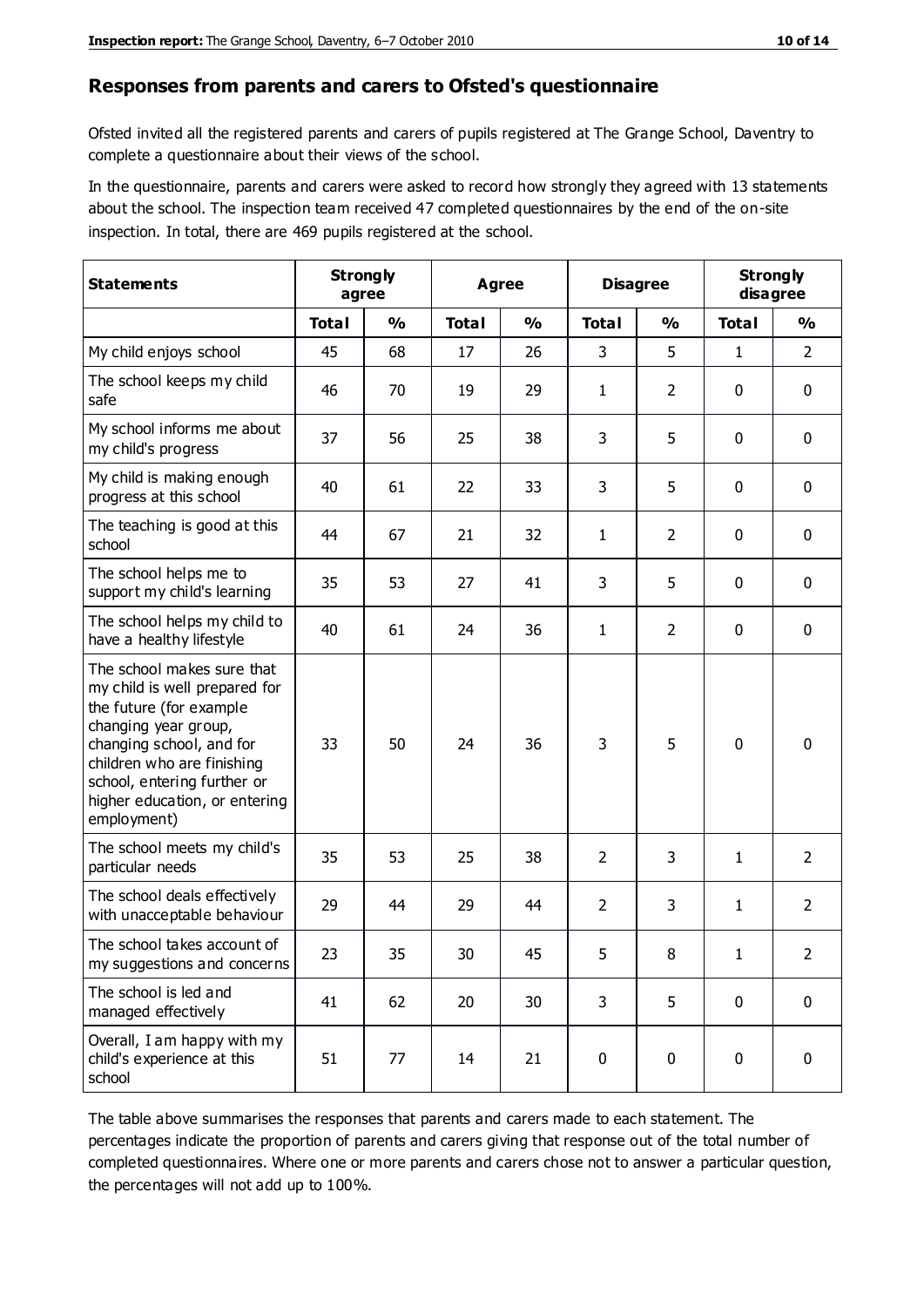# **Glossary**

| Grade   | <b>Judgement</b> | <b>Description</b>                                                                                                                                                                                                            |
|---------|------------------|-------------------------------------------------------------------------------------------------------------------------------------------------------------------------------------------------------------------------------|
| Grade 1 | Outstanding      | These features are highly effective. An outstanding school<br>provides exceptionally well for all its pupils' needs.                                                                                                          |
| Grade 2 | Good             | These are very positive features of a school. A school that<br>is good is serving its pupils well.                                                                                                                            |
| Grade 3 | Satisfactory     | These features are of reasonable quality. A satisfactory<br>school is providing adequately for its pupils.                                                                                                                    |
| Grade 4 | Inadequate       | These features are not of an acceptable standard. An<br>inadequate school needs to make significant improvement<br>in order to meet the needs of its pupils. Ofsted inspectors<br>will make further visits until it improves. |

# **What inspection judgements mean**

# **Overall effectiveness of schools**

|                       | Overall effectiveness judgement (percentage of schools) |      |                     |                   |
|-----------------------|---------------------------------------------------------|------|---------------------|-------------------|
| <b>Type of school</b> | <b>Outstanding</b>                                      | Good | <b>Satisfactory</b> | <b>Inadequate</b> |
| Nursery schools       | 58                                                      | 36   | 4                   | $\overline{2}$    |
| Primary schools       | 8                                                       | 43   | 40                  | 9                 |
| Secondary schools     | 10                                                      | 35   | 42                  | 13                |
| Sixth forms           | 13                                                      | 39   | 45                  | 3                 |
| Special schools       | 33                                                      | 42   | 20                  | 4                 |
| Pupil referral units  | 18                                                      | 40   | 29                  | 12                |
| All schools           | 11                                                      | 42   | 38                  | 9                 |

New school inspection arrangements were introduced on 1 September 2009. This means that inspectors now make some additional judgements that were not made previously.

The data in the table above are for the period 1 September 2009 to 31 March 2010 and are the most recently published data available (see **[www.ofsted.gov.uk](http://www.ofsted.gov.uk/)**). Please note that the sample of schools inspected during the autumn and spring terms 2009/10 was not representative of all schools nationally, as weaker schools are inspected more frequently than good or outstanding schools.

Percentages are rounded and do not always add exactly to 100. Secondary school figures in clude those that have sixth forms, and sixth form figures include only the data specifically for sixth form inspection judgements.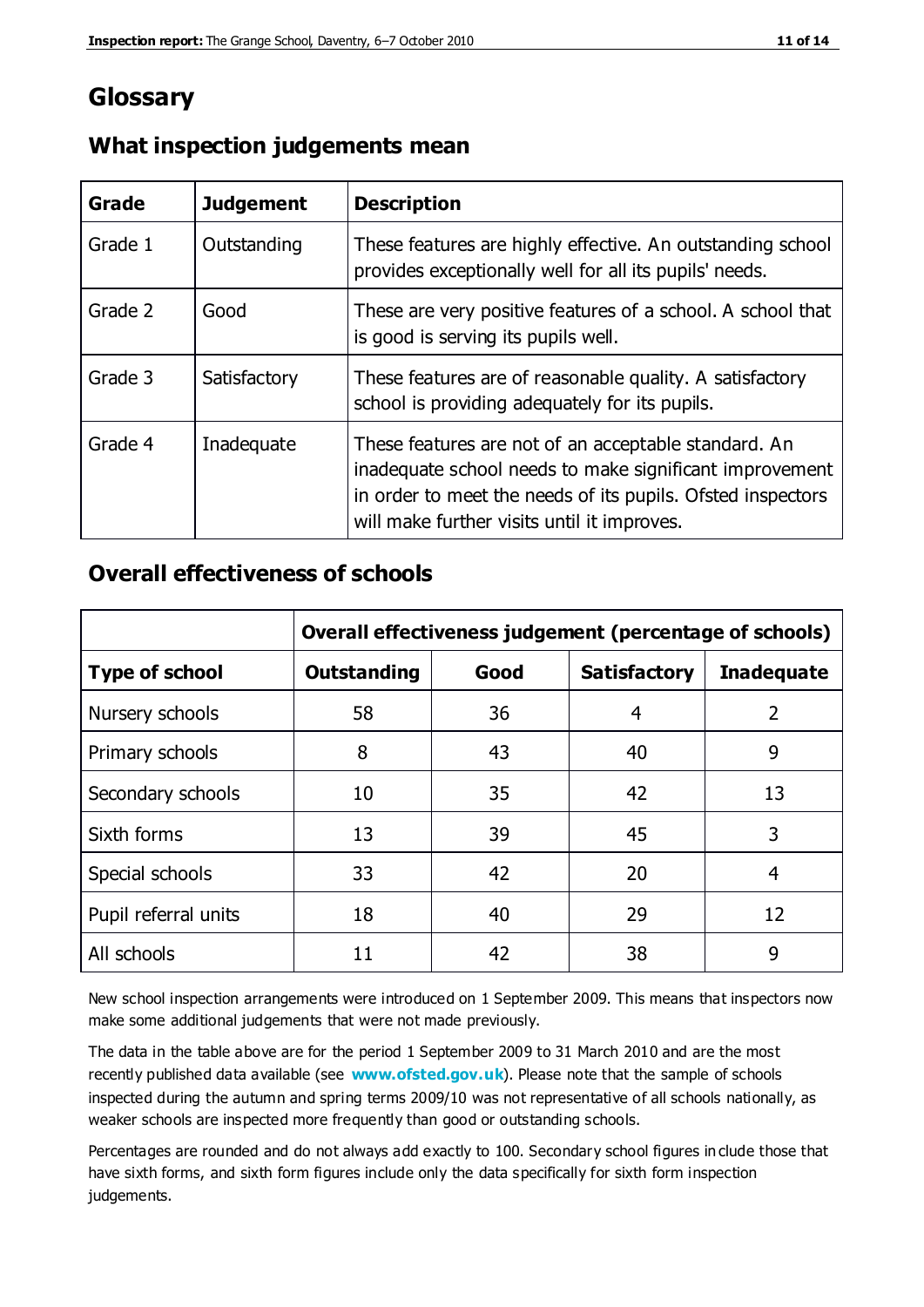# **Common terminology used by inspectors**

| Achievement:                  | the progress and success of a pupil in their learning,<br>development or training.                                                                                                                                                          |  |  |
|-------------------------------|---------------------------------------------------------------------------------------------------------------------------------------------------------------------------------------------------------------------------------------------|--|--|
| Attainment:                   | the standard of the pupils' work shown by test and<br>examination results and in lessons.                                                                                                                                                   |  |  |
| Capacity to improve:          | the proven ability of the school to continue<br>improving. Inspectors base this judgement on what<br>the school has accomplished so far and on the quality<br>of its systems to maintain improvement.                                       |  |  |
| Leadership and management:    | the contribution of all the staff with responsibilities,<br>not just the headteacher, to identifying priorities,<br>directing and motivating staff and running the school.                                                                  |  |  |
| Learning:                     | how well pupils acquire knowledge, develop their<br>understanding, learn and practise skills and are<br>developing their competence as learners.                                                                                            |  |  |
| <b>Overall effectiveness:</b> | inspectors form a judgement on a school's overall<br>effectiveness based on the findings from their<br>inspection of the school. The following judgements,<br>in particular, influence what the overall effectiveness<br>judgement will be. |  |  |
|                               | The school's capacity for sustained<br>improvement.                                                                                                                                                                                         |  |  |
|                               | Outcomes for individuals and groups of pupils.                                                                                                                                                                                              |  |  |
|                               | The quality of teaching.                                                                                                                                                                                                                    |  |  |
|                               | The extent to which the curriculum meets<br>pupils' needs, including, where relevant,<br>through partnerships.                                                                                                                              |  |  |
|                               | The effectiveness of care, guidance and<br>support.                                                                                                                                                                                         |  |  |
| Progress:                     | the rate at which pupils are learning in lessons and<br>over longer periods of time. It is often measured by<br>comparing the pupils' attainment at the end of a key                                                                        |  |  |

stage with their attainment when they started.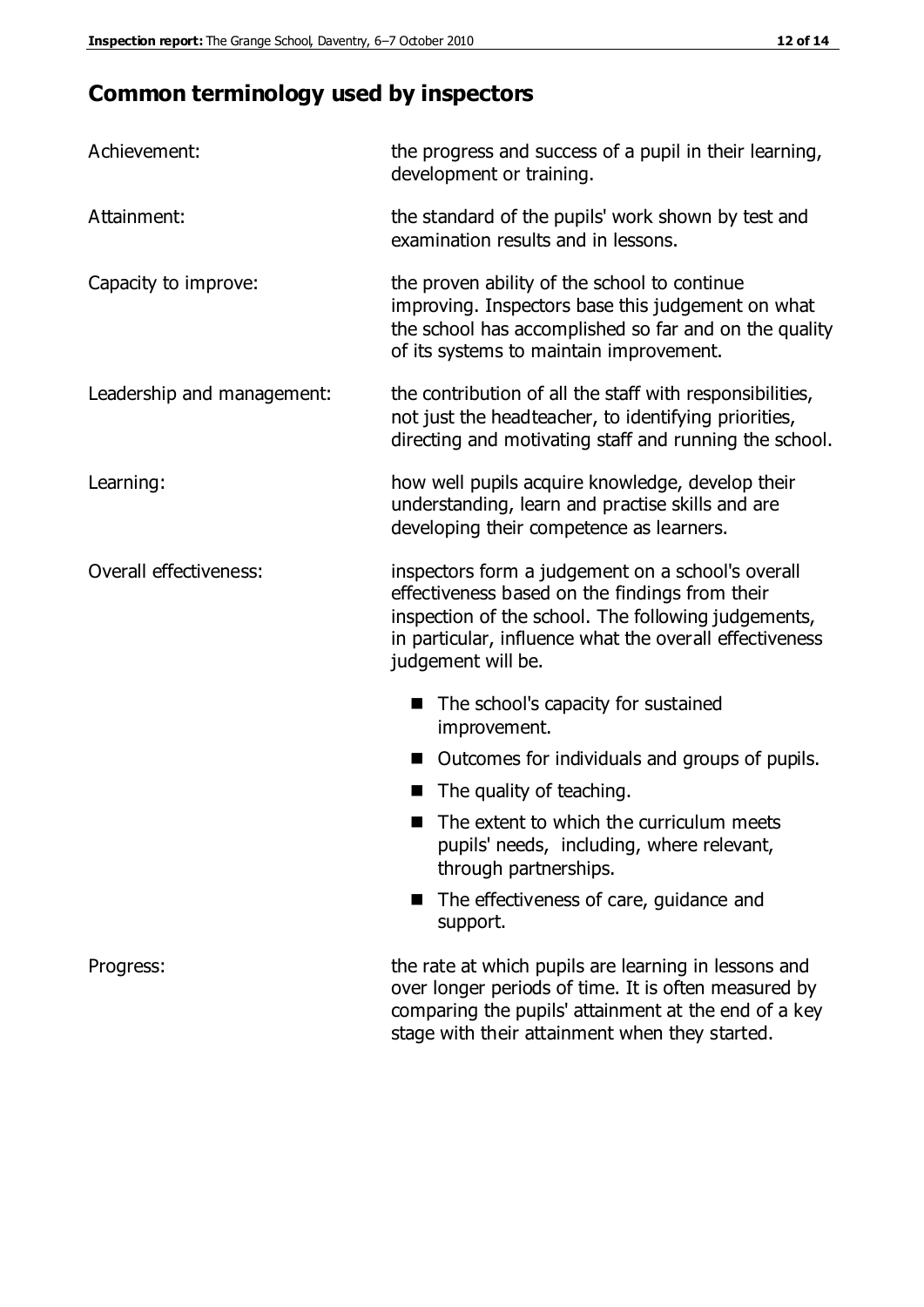# **This letter is provided for the school, parents and carers to share with their children. It describes Ofsted's main findings from the inspection of their school.**

Friday 8 October 2010

#### Dear Pupils

#### **Inspection of The Grange School, Daventry, NN11 4HW**

Thank you for being so friendly and helpful when we inspected your school. Yours is a good school. Many of you told inspectors how much you enjoy being pupils at this school. Well done to all of you for showing us how well you can behave in lessons and around the school and for making the school a happy place for everyone. The excellent care, guidance and support that staff provide make sure that you feel totally safe and very well cared for each day. Your parents also agree with you and had plenty of positive things to say about the school.

The inspectors were impressed with the good quality of teaching and learning. In some lessons, however, we thought that some of you could manage even harder work if it was given to you. We know that all of you are trying your best to improve your writing this year and we enjoyed watching your drama activities in Years 3 about African culture and Year 5 about the Aztecs. These are giving you plenty of inspiration for your writing. You have a very modern IT suite and some of your work shows how good you are at using the computers. We would like to see you have more chance to use computers and other modern technology as part of your learning in lessons. In Reception, it was good to see everyone enjoying all the exciting activities planned for you like fishing for words, bathing a baby and building a wall.

Your headteacher, with the support of hard working governors and staff, is helping to make school exciting and interesting every day. We want them to check more often that all of you are being set challenging work in every lesson. We hope that you will continue doing your best and play your part in helping to make your school even better.

Best wishes for the future.

Yours sincerely

Mr J Peacock Lead inspector